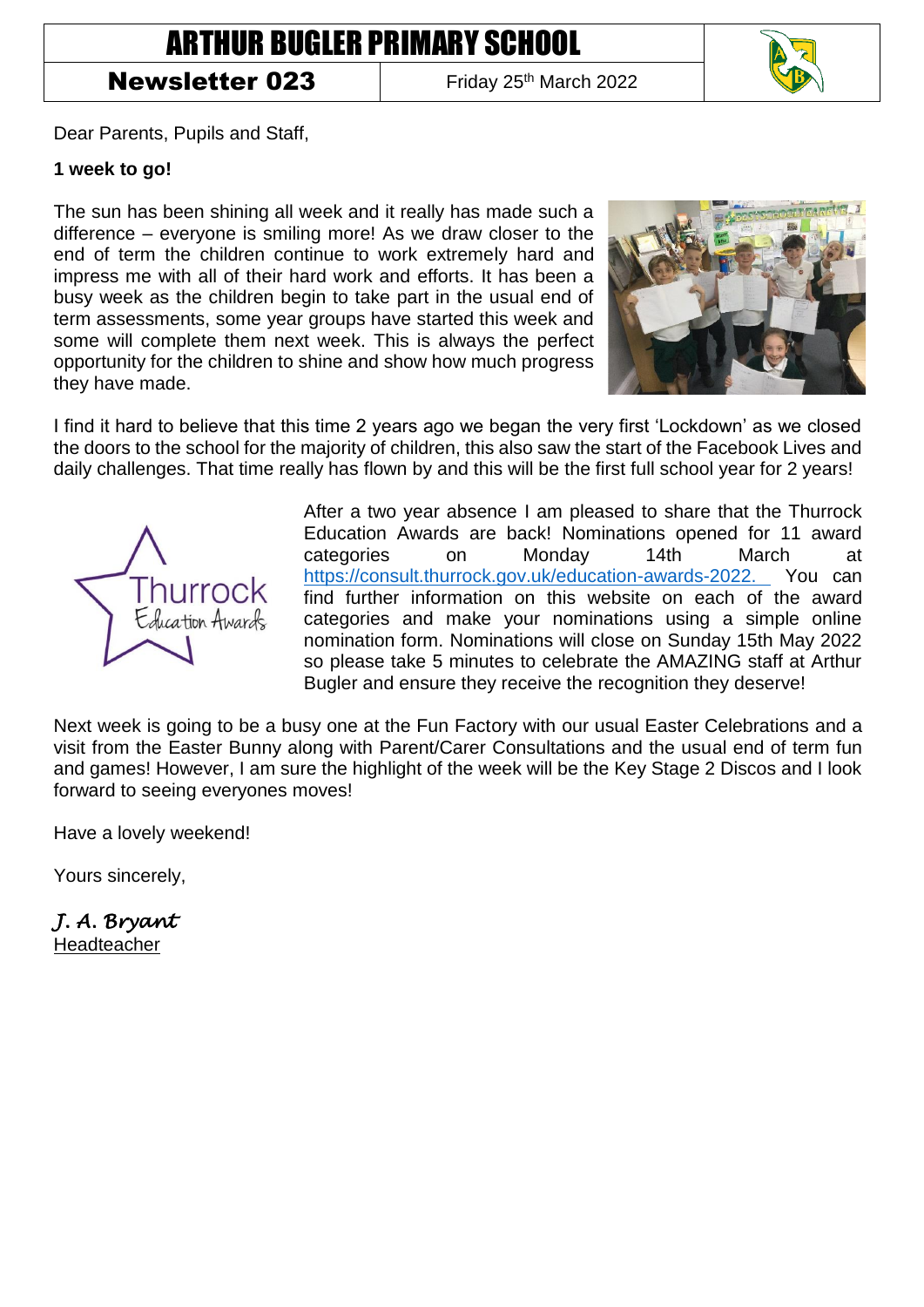|  | <b>ATTENDANCE</b>                      |                |                                  |        |
|--|----------------------------------------|----------------|----------------------------------|--------|
|  | <b>Lower School</b>                    | Class 1        | <b>Mrs Cooper</b>                | 98.66% |
|  | <b>Upper School</b>                    | <b>Class 9</b> | Mrs Smith &<br><b>Mrs Fenner</b> | 96.55% |
|  | <b>Congratulations to all classes!</b> |                |                                  |        |
|  | <b>Whole School Attendance</b>         |                | 94.27%                           |        |

| <b>Bronze Headteacher Awards</b>                                                                                                                                                                                                                                                                                         |
|--------------------------------------------------------------------------------------------------------------------------------------------------------------------------------------------------------------------------------------------------------------------------------------------------------------------------|
| This week 10 Bronze Headteacher Awards have been awarded. Well done<br>to the following children: Roman E, Axl B, Ivy M, Charlie M, Georgie H,<br>Roganna A, Isabella P, Kian B, Harrison C and Dexter F. They received<br>their Bronze Headteacher Award sticker and pencil sharpener in today's<br>Take Away Assembly! |
|                                                                                                                                                                                                                                                                                                                          |

| <b>Easter Bonnet Parade</b>                                                                                                                                                                                                                                                                                                       |
|-----------------------------------------------------------------------------------------------------------------------------------------------------------------------------------------------------------------------------------------------------------------------------------------------------------------------------------|
| This is due to take place on Tuesday at 2.20pm, on the Lower School<br>Playground. Parents/carers are more then welcome to come and watch the<br>children show off their wonderful creations. Please note this is weather<br>permitting and may be cancelled at the last minute due to the uncertainty<br>of the British weather. |

|               | <b>PTA - Your School Lottery</b>                                             |
|---------------|------------------------------------------------------------------------------|
| OUR           | Joining your school's lottery is easy visit                                  |
| <b>SCHOOL</b> | https://www.yourschoollottery.co.uk/ follow the instructions. You'll receive |
| LOTTERY       | your tickets within minutes. Search for Arthur Bugler when prompted to.      |

|                     | <b>Safeguarding Concerns</b>                                                                                                                                                                                                                                                                                                       |
|---------------------|------------------------------------------------------------------------------------------------------------------------------------------------------------------------------------------------------------------------------------------------------------------------------------------------------------------------------------|
| <b>SAFEGUARDING</b> | If you ever have any safeguarding concerns please contact the office via<br>email using admin.abp@osborne.coop. The email should be for the<br>attention of a Designated Safeguarding Lead. As a school we have a<br>responsibility to keep everyone safe so please get in touch sooner rather<br>than later if you are concerned. |

|              | <b>School Clubs</b>                                                  |
|--------------|----------------------------------------------------------------------|
| School       | Details will be sent out by email next week with further information |
| <b>Clubs</b> | regarding clubs for the Summer term.                                 |